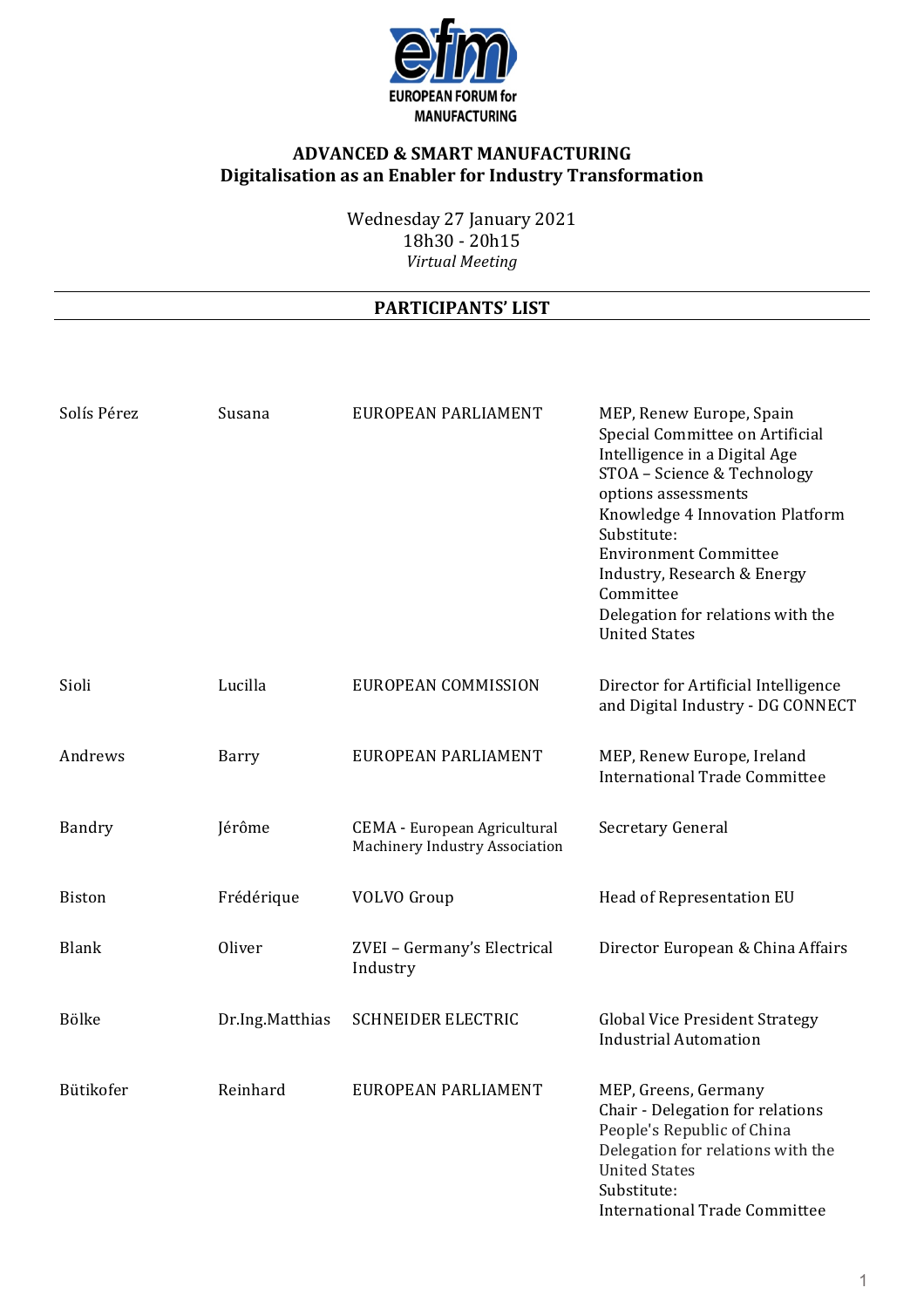

Wednesday 27 January 2021 18h30 - 20h15 *Virtual Meeting*

| Cole         | Philip     | WindEurope                                                                                                 | Head of Membership                                                                                                                                      |
|--------------|------------|------------------------------------------------------------------------------------------------------------|---------------------------------------------------------------------------------------------------------------------------------------------------------|
| de Vries     | Sigrid     | <b>CLEPA - European Association</b><br><b>Automotive Suppliers</b>                                         | Secretary General                                                                                                                                       |
| Feil         | Stefanie   | ZF Friedrichshafen AG                                                                                      | Policy Adviser                                                                                                                                          |
| Fell         | Antony     | <b>EUROPEAN FORUM FOR</b><br>MANUFACTURING                                                                 | Secretary General                                                                                                                                       |
| Geerts       | Filip      | CECIMO - European Association<br>of the Machine Tool Industries &<br>related Manufacturing<br>Technologies | Director General                                                                                                                                        |
| Grošelj      | Klemen     | EUROPEAN PARLIAMENT                                                                                        | MEP, Renew Europe, Slovenia<br>Foreign Affairs Committee<br>Substitute: Industry, Research &<br><b>Energy Committee</b><br>Security & Defence Committee |
| Hamill       | Claudia    | <b>EUROPEAN FORUM FOR</b><br>MANUFACTURING                                                                 | Senior Adviser                                                                                                                                          |
| Högman       | Rowan      | <b>ERICSSON</b>                                                                                            | Research Leader 5G Industry<br>Collaborations                                                                                                           |
| Hostens      | <i>Ivo</i> | <b>CEMA</b> - European Agricultural<br>Machinery Industry Association                                      | <b>Technical Director</b>                                                                                                                               |
| Kuttenkeuler | Benedikt   | <b>SIEMENS</b>                                                                                             | <b>Head EU Government Affairs</b>                                                                                                                       |
| Landmann     | Valentin   | ZF Friedrichshafen AG                                                                                      | Policy Adviser                                                                                                                                          |
| Lohan        | Malte      | Orgalim-Europe's Technology<br>Industries                                                                  | Director General                                                                                                                                        |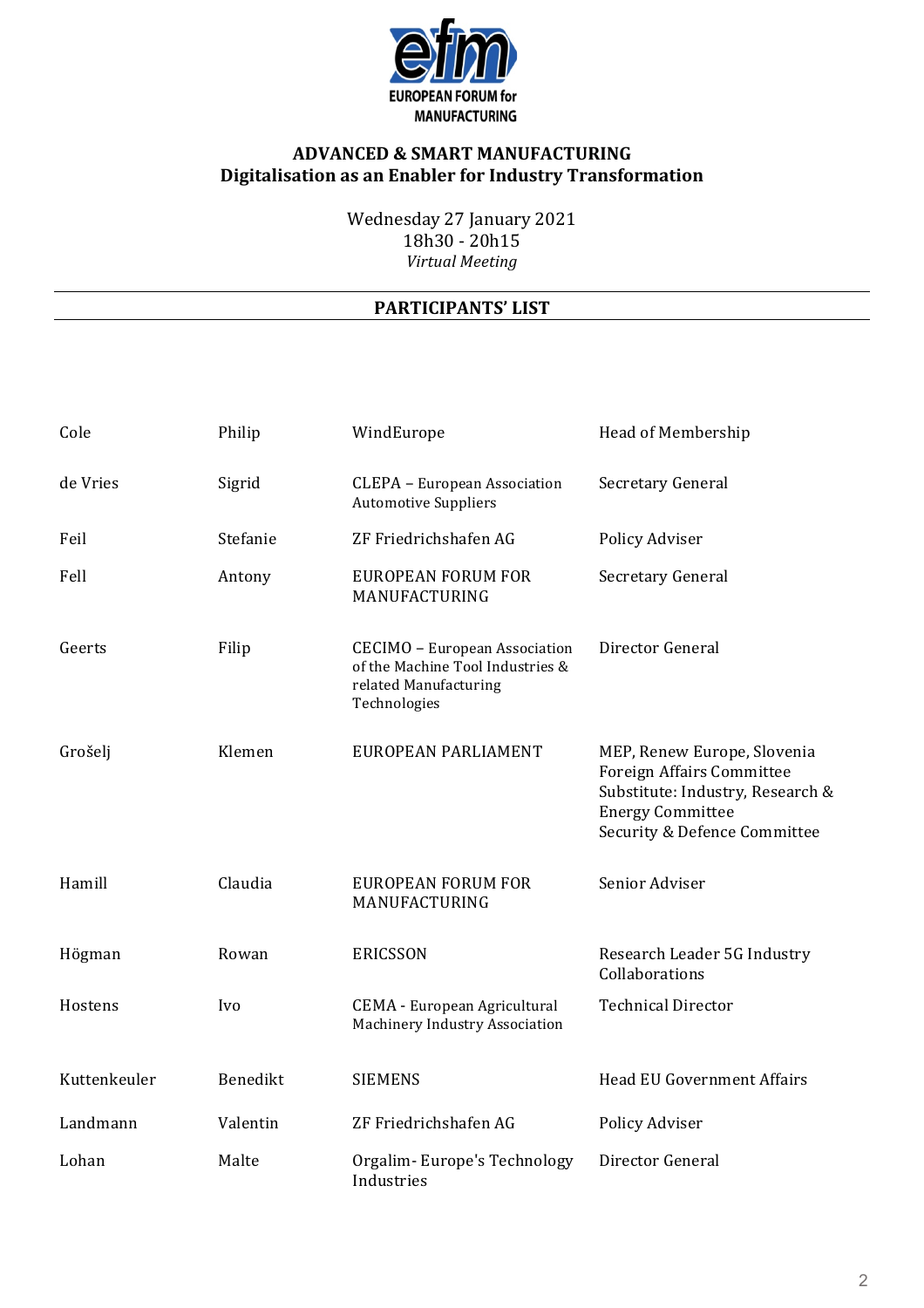

Wednesday 27 January 2021 18h30 - 20h15 *Virtual Meeting*

| Maurel     | Emmanuel      | EUROPEAN PARLIAMENT                                         | MEP, GUE/NGL, France<br><b>International Trade Committee</b><br>Special Committee on Artificial<br>Intelligence in a Digital Age<br>Substitute:<br>Legal Affairs Committee<br>Shadow Rapporteur - on<br>Intellectual Property Rights for the<br>Development of AI Technologies                                     |
|------------|---------------|-------------------------------------------------------------|--------------------------------------------------------------------------------------------------------------------------------------------------------------------------------------------------------------------------------------------------------------------------------------------------------------------|
| Maxová     | Radka         | EUROPEAN PARLIAMENT                                         | MEP, Renew Europe Czech Republic<br>Member:<br><b>Employment &amp; Social Affairs</b><br>Committee<br>Former product manager in food &<br>cosmetics companies                                                                                                                                                      |
| McReynolds | Fergus        | <b>MAKE UK</b>                                              | Director EU Affairs                                                                                                                                                                                                                                                                                                |
| Pérez      | Pilar         | CLEPA - European Association<br><b>Automotive Suppliers</b> | Director Communications &<br>Operations                                                                                                                                                                                                                                                                            |
| Pihl       | Karl          | <b>ERICSSON</b>                                             | Head European Affairs Office                                                                                                                                                                                                                                                                                       |
| Pîslaru    | <b>Dragos</b> | EUROPEAN PARLIAMENT                                         | MEP, Renew Europe, Romania<br>Economic & Monetary Affairs<br>Committee<br><b>Employment &amp; Social Affairs</b><br>Committee<br>Rapporteur: Recovery<br>Opinion Ethical aspects of artificial<br>intelligence & robotics and related<br>technologies<br>Delegation for relations with the<br><b>United States</b> |
| Richmond   | Caroline      | <b>EUROPEAN FORUM FOR</b><br>MANUFACTURING                  | Coordinator                                                                                                                                                                                                                                                                                                        |